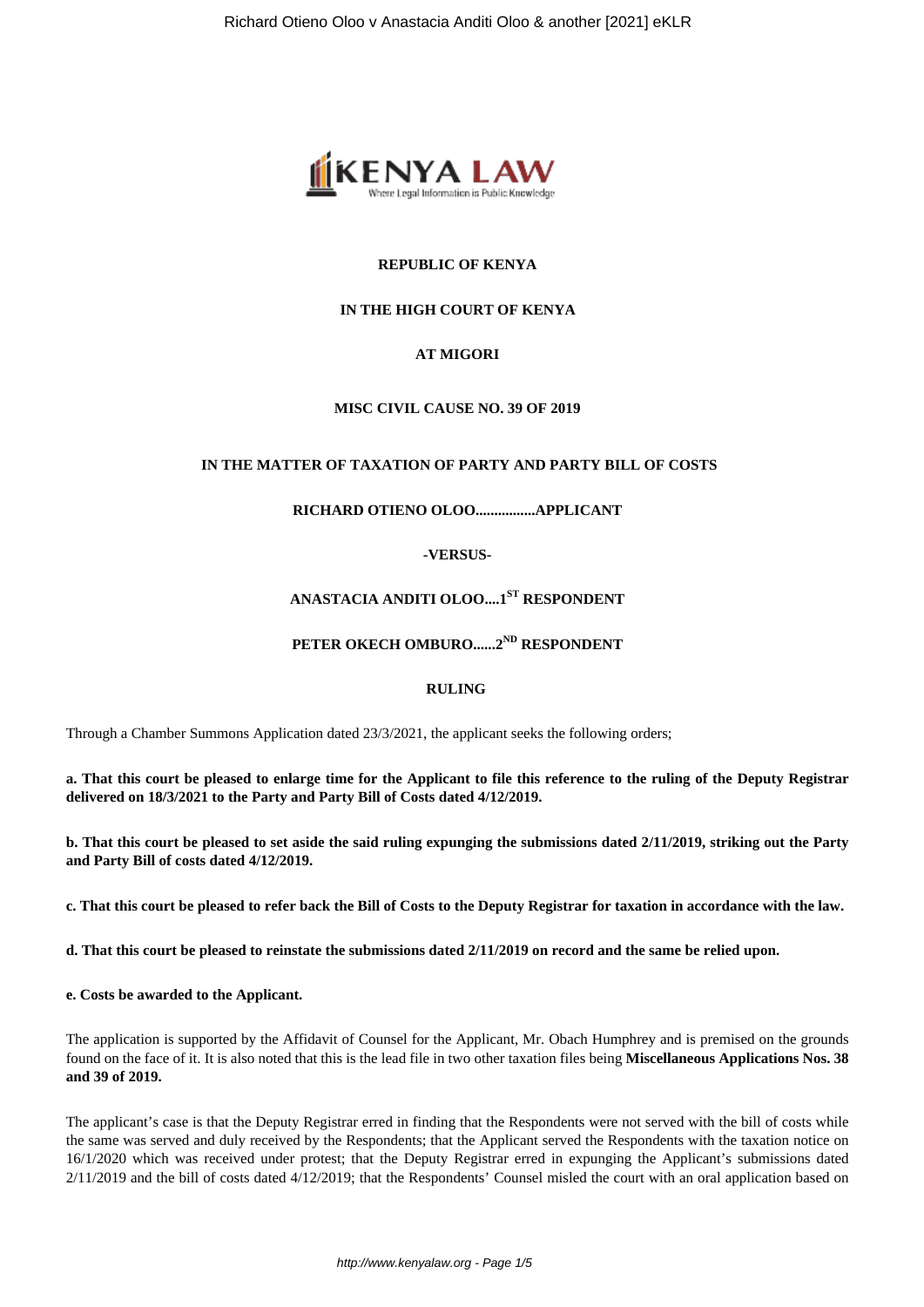falsehood knowing very well that they were served by the Applicant's Advocates. The Applicant will suffer great prejudice if the ruling of the Deputy Registrar dated 18/3/2021 is not set aside.

The application was opposed. The Respondents though the firm of Gembe Capis Omolo & Co. Advocates filed grounds of opposition dated 22/4/2021 which are as follows:-

#### **a. The application offends the mandatory provisions of the law upon which it is premised.**

# **b. The application is supported by a supporting affidavit not sworn by the Applicant, thus rendering it incompetent, null and void.**

**c. Prayers 2, 3, 4 and 5 are convoluted with prayer 1 which has no basis in law.** 

#### **d. The application is defective, frivolous, vexatious and an abuse of the court process.**

#### **e. This court lacks jurisdiction to grant the orders sought.**

Parties canvassed the Application by way of written submissions which I have considered. On whether this court should set aside the ruling by the Deputy Registrar on 18/3/2021, the appellant He submitted that the bill of costs dated 4/12/2019 was served upon the Respondents on 4/1/2020 and the submissions were served upon the Respondents' Advocates through their clerk in court; that the notice of taxation was served upon the Respondents on 16/1/2020 but it was received under protest; that there is an affidavit of service on record sworn by the Applicant's Advocate on 16/1/2020 to confirm this fact; that therefore, the Deputy Registrar erred in finding that the bill of costs and the submissions were not served upon the Respondents. The Applicant further supported his submissions by the finding of the court in **Justus Mungumbu Omiti vs Walter Enock Nyambati Osebe & 2 Others (2010) eKLR** and the provisions in **Section 107 of the Evidence Act**, **Rule 13A of the Advocates Remuneration Order** and **Article 159 (2) (b) and (d) of the Constitution.** 

The Respondents' submissions are dated 12/7/2021. The Respondent's Counsel Gembe Advocate submitted that the application is brought under Rule 11 of the Advocates Remuneration Order but the same ought to be Paragraph 11 of the Advocates Remuneration Order; that without due amendment, the court is not seized of jurisdiction to grant the orders sought in the application. The Respondents referred to the findings in the case of **Rose Jebor Kipngok vs Kiplagat Kotut (2020) where it was held that if a party does not invoke the correct the correct Constitutional or Statutory provisions, the court has no option but dismiss the application.** Further, the Respondents submitted that the present application ought to have been preceded by an order enlarging time as envisaged under Paragraph 11 sub - paragraph 4 of the Advocates (Remuneration) Order, hence the application is dead upon filing and prayer 2, 3, 4 and 5 cannot be granted.

The Respondents further submitted that the court record indicates that on 12/11/2020, 17/12/2020 and 9/3/2021 Counsel for the Respondents indicated to court the none service of the submissions by the Applicant. It was for this want of service that the Deputy Registrar was moved to expunge both the submissions and the bill of costs thus the application is frivolous as the Applicant's Counsel does not explain why he never attended court. The Respondents submitted that the application is null and void as it offends Paragraph 11 (2) of the Advocates Remuneration Order as it is not supported by an Affidavit sworn by the party. The Respondents concluded that the only affidavit of service on record indicates service of the bill of costs and taxation notice but there is no indication that submissions were served.

I have carefully considered the application and the rival arguments by both parties. The two main issues for determination is:-

#### **a. Whether the application is incompetent.**

- **b. Whether the application as filed is premature.**
- **c. Whether the ruling and order of the Deputy Registrar delivered on 18/3/2021 should be set aside.**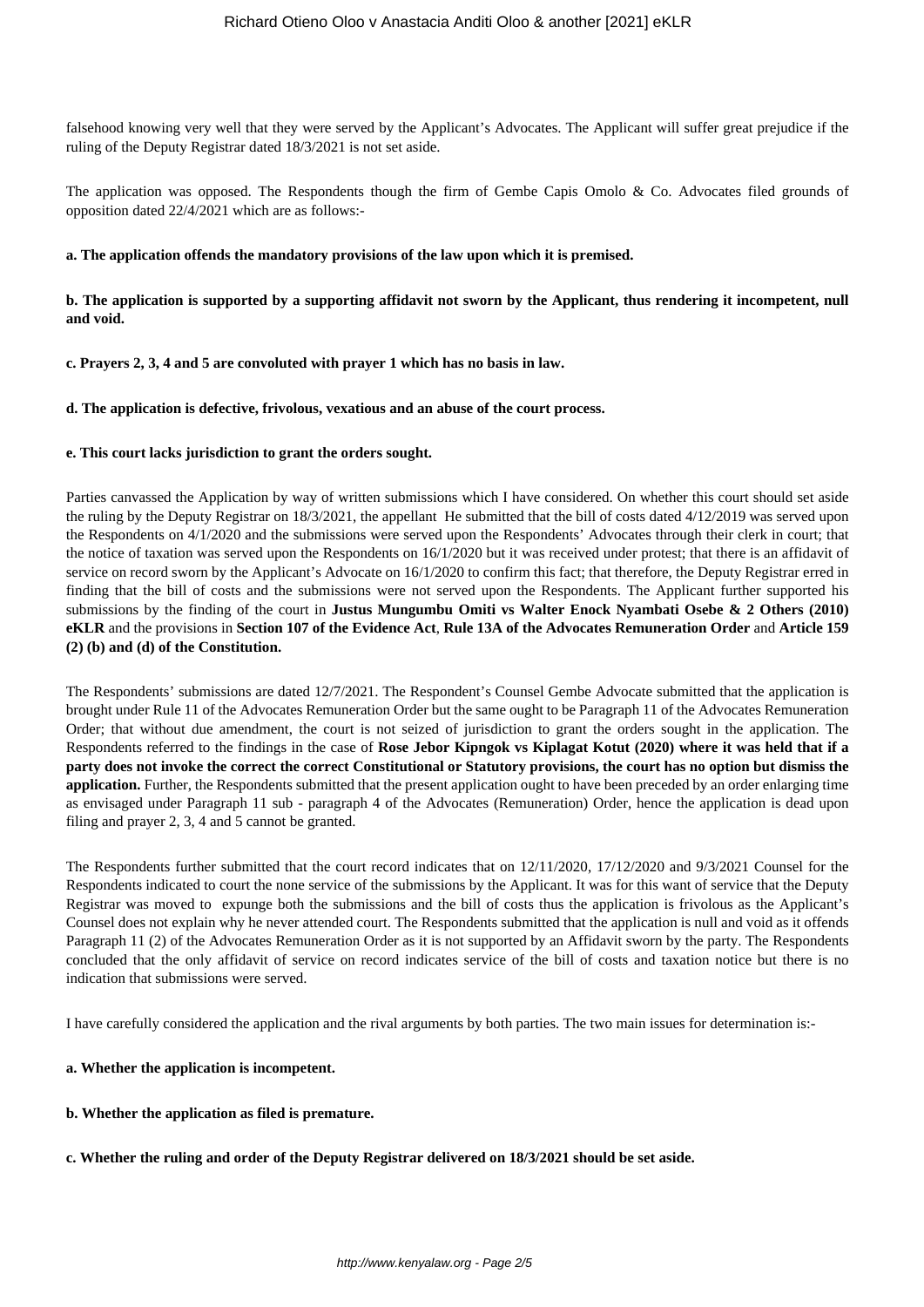On the competence of the application, the Respondent's Counsel submitted that the application was filed under the wrong provisions of the law hence it is incompetent. The application was filed pursuant to Section 1A, 1B & 3A of the Civil Procedure Act and Order 22 Rule 25 of the Civil Procedure Rules. The former provisions, invoke the inherent jurisdiction of the court while the latter provision under the Civil Procedure Rules provides for stay of execution pending suit between the decree holder and judgement debtor.

In his prayers in the application, the Applicant has not asked this court to stay any ensuing execution; but the Applicant has invoked the inherent powers and jurisdiction of this court which is proper as I shall expound later on in this ruling. Further, the Respondents contend that the application indicates **"under Rule 11 of the Advocates (Remuneration) Order"** but the same ought to be **"Under Paragraph 11 of the Advocates (Remuneration) Order"** and hence the court is not seized of jurisdiction to grant orders sought in the application.

Article 159 (2) (d) of the Constitution, urges the courts in exercising judicial authority to decide cases without regard to procedural technicalities. It is this court's view that the failure of the Applicant's Counsel to cite the correct provision as a "Paragraph" instead of a "Rule" cannot render the whole application as incompetent. It was a mere error. The substance of the application is clearly under paragraph 11 of the Advocates Remuneration Order.

I should also observe that the case law referred to and attached by Counsel is not the proper one. The proper case law but with the same parties is Supreme Court of Kenya Civil Application No. 34 of 2019 which was decided on 4/9/2020. The cited case law is distinguishable with the instant one as the Applicant therein failed to cite the specific Appellate Court Rules for Certification of the Appeal.

**On whether the application is premature, Paragraph 11 (1) and (4)** of the Advocates Remuneration Order provides:-

**(1) Should any party object to the decision of the taxing officer, he may within fourteen days after the decision give notice in writing to the taxing officer of the items of taxation to which he objects.**

**(4) The High Court shall have power in its discretion by order to enlarge the time fixed by subparagraph (1) or subparagraph (2) for the taking of any step; application for such an order may be made by chamber summons upon giving to every other interested party not less than three clear days' notice in writing or as the Court may direct and may be so made notwithstanding that the time sought to be enlarged may have already expired.**

It is common knowledge and rule of practice that appeals from the decision of the taxing officer are commenced by way of Reference to the High Court.

Paragraph 11 Rule (1) of the above provision provides that when a party is not satisfied with the decision of a taxing officer, they should within fourteen (14) days after the decision, give notice in writing to the taxing officer of the items of taxation they wish to object. Rule 4 provides for the discretionary powers of the High Court to enlarge time.

**Paragraph 2 of the Advocates Remuneration Order** provides for the application of the Order as follows:-

This Order shall apply to the remuneration of an advocate of the High Court by his client in contentious and non**contentious matters, the taxation thereof and the taxation of costs as between party and party in contentious matters in the High Court, in subordinate courts (other than Muslim courts), in a Tribunal appointed under the Landlord and Tenant (Shops, Hotels and Catering Establishments) Act [\(Cap. 301\)](http://kenyalaw.org:8181/exist/kenyalex/actviewbyid.xql"id=KE/LEG/AR/L/CHAPTER%20301#KE/LEG/AR/L/CHAPTER%20301) and in a Tribunal established under the Rent Restriction Act ([Cap. 296\)](http://kenyalaw.org:8181/exist/kenyalex/actviewbyid.xql"id=KE/LEG/AR/R/CHAPTER%20296#KE/LEG/AR/R/CHAPTER%20296).**

The application of the Order is within the following parameters;

# **a. Remuneration of an Advocate in contentious and non - contentious matters.**

# **b. The taxation thereof in matters enumerated above.**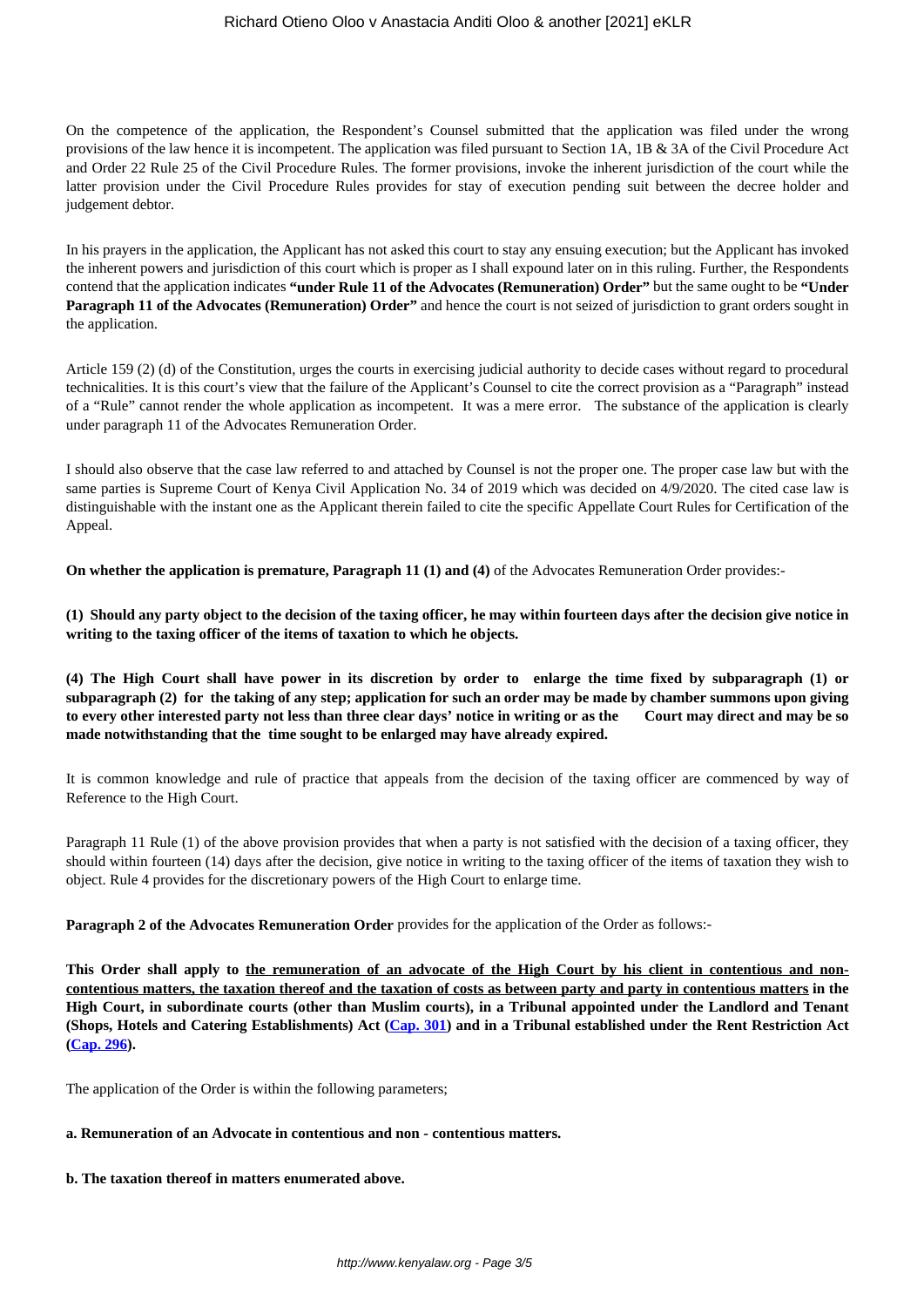### **c. Taxation of costs as between Party and Party in contentious matters in the High Court, Subordinate Court (Other than Kadhi's Courts) and Tribunals appointed under Cap 301 and Cap 296.**

I have found it prudent to outline the application of Paragraph 2 of the Order owing to the unique circumstances of the instant application. The instant application does not challenge the outcome of taxation proceedings before the taxing officer. That is, the application does not object to items of taxation. The application seeks reinstatement of the expunged submissions dated 2/11/2019 and the party and party bill of costs dated 4/12/2019 which was struck off.

I have gone through the Advocates Remuneration Order with a fine-tooth comb. There seems to be no guidance or provisions on how to deal with appeals from the taxing officer on decisions other than those arising from taxation of the bill of costs. In other words, there are no specific enabling provisions for which appeals of other decisions from the taxing officers can be brought to the High Court and the timelines for filing such appeals. Nevertheless, there can never be a vacuum in the law.

I am of the view that where there are no specific provisions under the law for making such like applications, **Section 3 of the Civil Procedure** is applicable where the court is empowered to invoke its special jurisdiction or power conferred, or any special form or procedure prescribed by or under any other law for the time being in force. In addition, the Court may also make orders by invoking the inherent jurisdiction as stipulated in **Section 3A of the Civil Procedure Act** to make such orders as may be necessary to meet the ends of justice or to prevent abuse of the process of the Court. For the above reasons, the Applicant's application is not premature or incompetent.

In his submissions and the prayers in the application, the Applicant has asked this court to set aside the ruling delivered on 18/3/2021 expunging the submissions dated 2/11/2019 and striking out of the bill of costs dated 4/11/2019. I do not see how it is possible that submissions to the bill of costs would have been filed before the drawing, filing and service of the bill of costs. I believe it was an error and that Counsel for the Applicant is referring to the submissions dated 2/11/2020.

The contention by the Applicant is that the allegations by the Respondents' Advocates that they were not served with the submissions is false and therefore the Deputy Registrar ought to have investigated the allegations before expunging the bill of costs. The Respondents submitted that there is no evidence of service of the submissions and therefore based on that, the Deputy Registrar expunged the bill of costs as the same would serve no judicial purpose on record without service at all.

Parties first took directions before the Deputy Registrar on 21/1/2020 and she directed that each party to file and serve submissions within 14 days each beginning with the Applicant. It was further directed that highlighting of the submissions was to be done on 24/2/2020. On the said date, the court was not sitting and the registry issued another date being 12/11/2020. This date was taken by the Applicant and he was directed to serve the Respondents. Despite taking the date of 12/11/2020, the Applicant did not attend court on that date, but the Respondents did.

On the proceedings of 12/11/2010, the Respondents' Counsel informed the court that he had not been served with the Applicant's submissions. The court extended the time to enable him to comply, on 17/12/2020. On the said date, the Appellant's counsel did not appear in court despite service via email. The Deputy Registrar noted that the email which the service was effected was different from the one in the return of service by the Respondent and gave a further mention date of 9/3/2021. There is an affidavit of service on record dated 6/3/2021 which shows that the mention notice was served upon and received by the Applicant's Counsel on 28/1/2021 which has not been disputed.

Again on 9/3/2021, Applicant's Counsel did not attend court and it is then that Respondents' Counsel through an oral application, moved the court to expunge the submissions and strike out the bill of costs for want of service. The Respondents asked that similar orders apply to Misc Applications 38 and 39 of 2019. A ruling on the application which is the subject of this judgment was reserved for 18/3/2021.

From the above observation, there was obviously laxity on the part of the Applicant's Counsel for failure to attend court three times despite service. Counsel for the Applicant failed to act diligently in prosecuting the bill of costs dated 4/12/2019 in Miscellaneous Applications 37, 38 and 39 all of 2019. Upto date, the counsel, has failed to explain to this court his failure to attend court on those three occasions which he was served or even on 12/11/2020 a date which his clerk took at the registry. Though he has was acting for the applicant, he seemed to be sitting back and instead the Respondent's counsel was keen on having the application prosecuted. Equity does not aid an indolent person and the applicant was one.